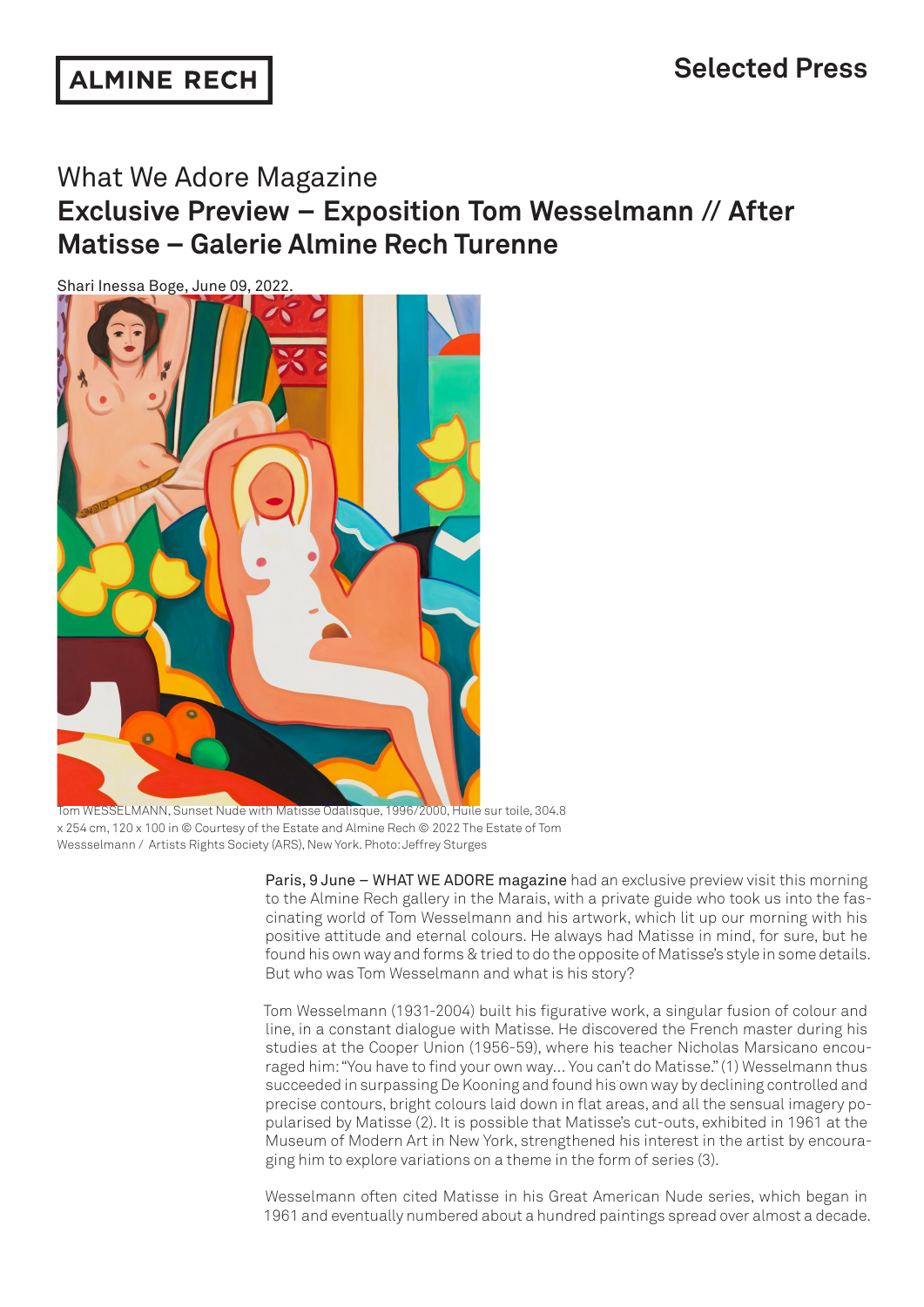## **Selected Press**



What We Adore Magazine Exclusive Preview – Exposition Tom Wesselmann After Matisse – Galerie Almine Rech Turenne

By Shari Inessa Boge, June 09, 2022.

In the 1980s, Wesselmann began a series of drawings on laser-cut painted metal, many of which were inspired by one of his favourite models, Monica Serra (4).



Tom WESSELMANN, Blue Dance, 1996/2000, Huile sur aluminium, 210.8 x 294.6 x 12.7 cm, 83 x 116 x 5 in © Courtesy of the Estate and Almine Rech © 2022 The Estate of Tom Wessselmann / Artists Rights Society (ARS), New York. Photo: Jeffrey Sturges

Wesselmann also composed a series of still lifes in cut aluminium, a transposition of Matisse's motifs in the 1980s; he continued this theme in the 1990s through tributes to Matisse and his contemporaries, such as his 1993 Still Life with Matisse and Johns (3D) (5). In 1992, Wesselmann visited the monumental Matisse retrospective at MoMa, which remained for him an "overwhelming" experience.

Wesselmann's last major series, the monumental Sunset Nudes, is among his most ambitious and chromatically brilliant and "unequivocally reaffirms his allegiance to Matisse" (6). As John Wilmerding has observed, Matisse seems to return to Wesselmann in the last months of his life, "not only as his most powerful inspiration, but as a quasi-hallucinatory vision." (7) Weakened by heart failure, Wesselmann may have identified with Matisse, who had also suffered a difficult end to his life. The Master himself appears in Sunset Nude with Matisse Self-Portrait and various related studies in the form of a charcoal self-portrait from 1937, repeated in 'a convincing trompe l'oeil of black and white' (8). Contemplating the artist and the viewer, Matisse dominates a nude wearing turquoise stockings, simplified, eroticized, and embedded in an abstract, colorful setting reminiscent of the precise contours and hedonistic warmth of Matisse's cut-outs. The reference to Matisse in these late works takes the form of paintings rather than collages, which only reinforces the sense of unity that links the common lines of force of both artists: colour and line, abstraction and figuration, sensuality and intellect.

For Wesselmann, Matisse's work served as a springboard to an eroticism that was more assertive, more daring, and specifically American.

When discussing his own use of oversimplified curves and his use of bright positive/ negative colour forms as a means of disrupting compositional harmony, Wesselmann explains, "Subtlety is a European concept that I am not interested in." (9) For all that, his work, especially late, suggests that he sees himself as an American heir to Matisse, disregarding decorum with all the discipline of a complete artist who makes many preliminary studies and works in different media.

While referring to his library of Matisse works – dating from 1931 to 1992 – Wesselmann was able to produce creative variations on Matisse's classic nude and still life themes that are in themselves eminently original compositions. (10)

– Gail Stavitsky, Author and Chief Curator, Montclair Art Museum